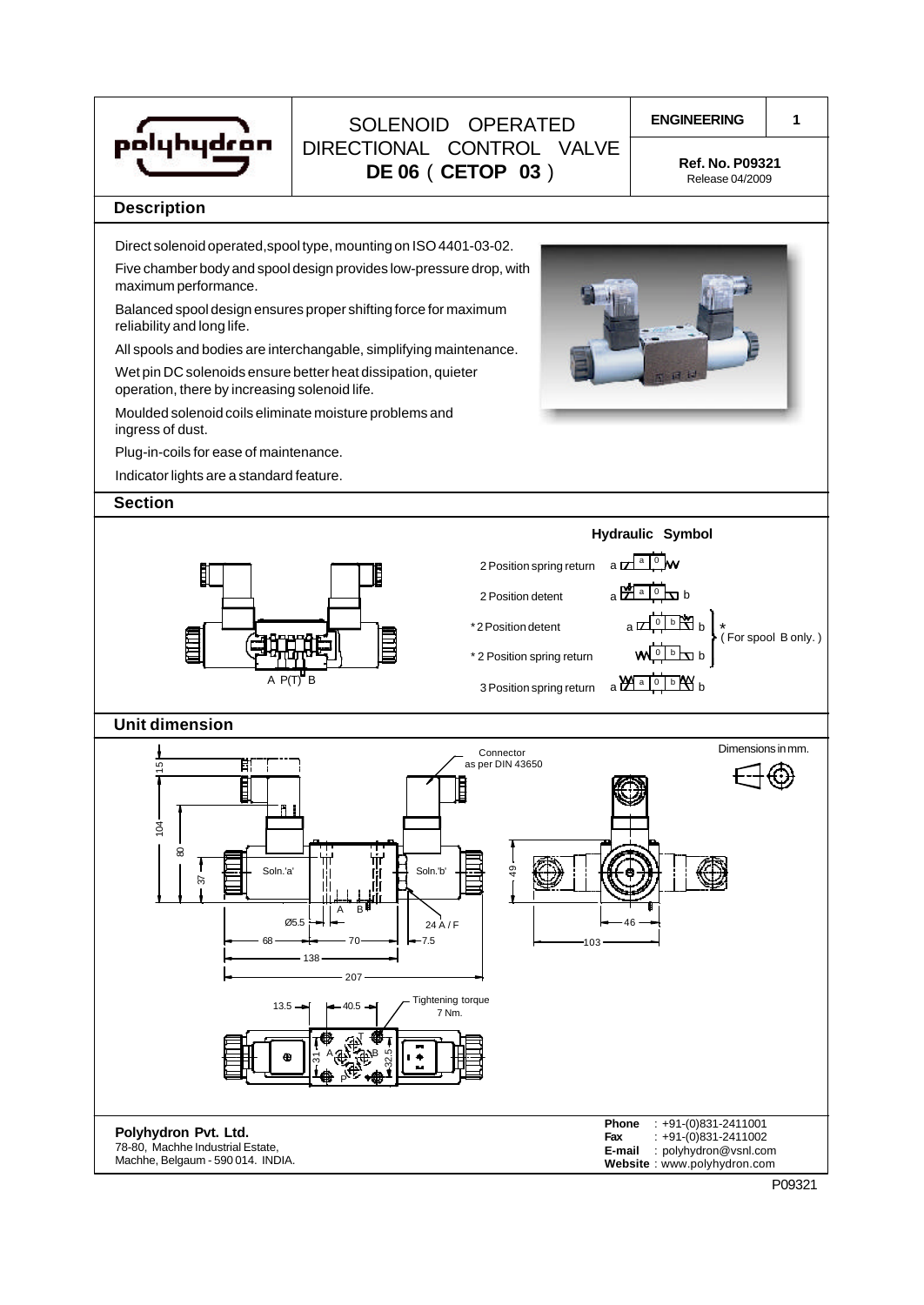

## **ENGINEERING <sup>2</sup>** SOLENOID OPERATED DIRECTIONAL CONTROL VALVE **DE 06 ( CETOP 03** ) Ref. No. P09321

## **Technical specification**

### **Hydraulic :**

|                                | Spool type.                                                                                            |                         |
|--------------------------------|--------------------------------------------------------------------------------------------------------|-------------------------|
|                                | Subplate body as per ISO 4401-03-02.                                                                   |                         |
|                                | Optional.                                                                                              |                         |
| Operating Pressure             | For ports P, A, B 315 bar<br>port T 150 bar                                                            |                         |
|                                | (For spool type A & B, port T to be used as drain<br>line, if the operating pressure exceeds 150 bar.) |                         |
| Nominal flow handling capacity | 63 lpm.                                                                                                |                         |
| Max. flow handling capacity    | Refer graph.                                                                                           |                         |
|                                | Refer spool chart.                                                                                     |                         |
|                                | Mineral oil.                                                                                           |                         |
|                                | 10 to 380 cSt.                                                                                         |                         |
| Working temperature range      | -20 °C to +70 °C.                                                                                      |                         |
| Fluid cleanliness requirement  | As per ISO code 16/13 or better.                                                                       |                         |
|                                | Valve with Single solenoid - 1.2 kg.                                                                   |                         |
|                                | Valve with Double solenoid - 1.8 kg.                                                                   |                         |
| Electrical:                    |                                                                                                        |                         |
|                                | 12 V, 24 V                                                                                             |                         |
|                                | 110 V, 220 V at 50 Hz                                                                                  |                         |
| Power requirement              | 30 W                                                                                                   |                         |
| Duty cycle                     | Continuous                                                                                             |                         |
| Switching time (ON)            | 40 ms                                                                                                  |                         |
| (OFF)                          | 30 ms                                                                                                  |                         |
| Max. ambient temperature       | 50 °C                                                                                                  |                         |
|                                | 100 °C                                                                                                 | Note:                   |
| Max. switching frequency       | 15000 / hour                                                                                           | AC solenoid coil is bas |

Protection ............................................. IP 65

AC solenoid coil is basically a DC coil with built-in rectifier.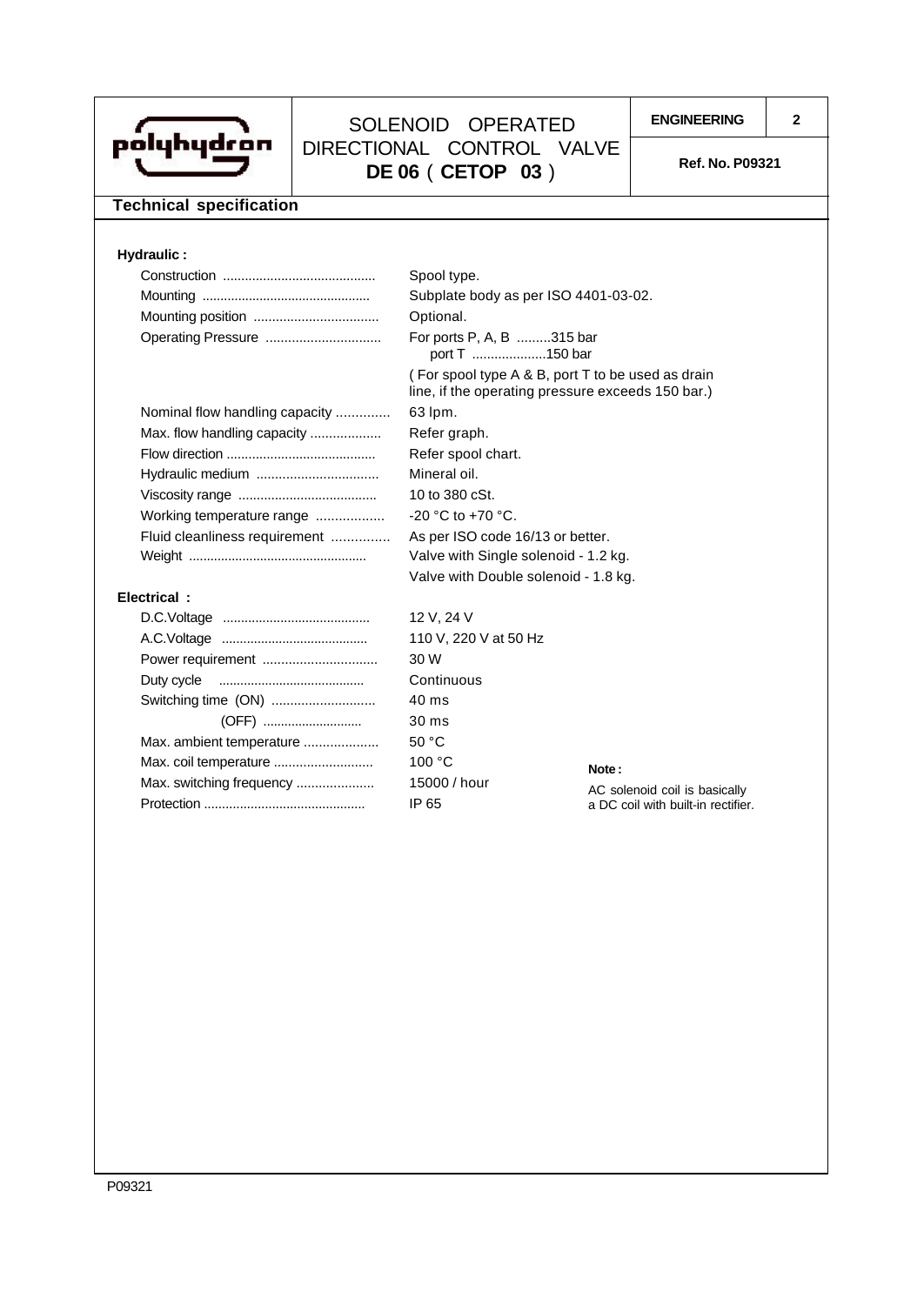

Table showing the relation between the spool type, direction of flow and curve in the above graph to be referred to.

| Spool |   |               |        | Direction of Flow / Curve No. |        |
|-------|---|---------------|--------|-------------------------------|--------|
| type  |   | P to A P to B | A to T | B to T                        | P to T |
| Α     | 4 | 4             |        |                               |        |
| В     | 4 | 4             |        |                               |        |
| C     | 4 | 4             | 5      | 2                             |        |
| D     | 4 | 4             | 5      | 2                             |        |
| Е     | 3 | 3             | 5      | 5                             |        |
| F     | 1 | 3             | 1      | 3                             |        |
| G     | 6 | 6             | 6      | 6                             |        |
| Н     |   |               | 2      | 2                             | 4      |
| J     | 3 | З             | 2      | 2                             |        |
|       | 3 | 3             | 2      | 5                             |        |
| М     |   |               | 5      | 5                             |        |
| Р     |   |               |        |                               |        |

P09321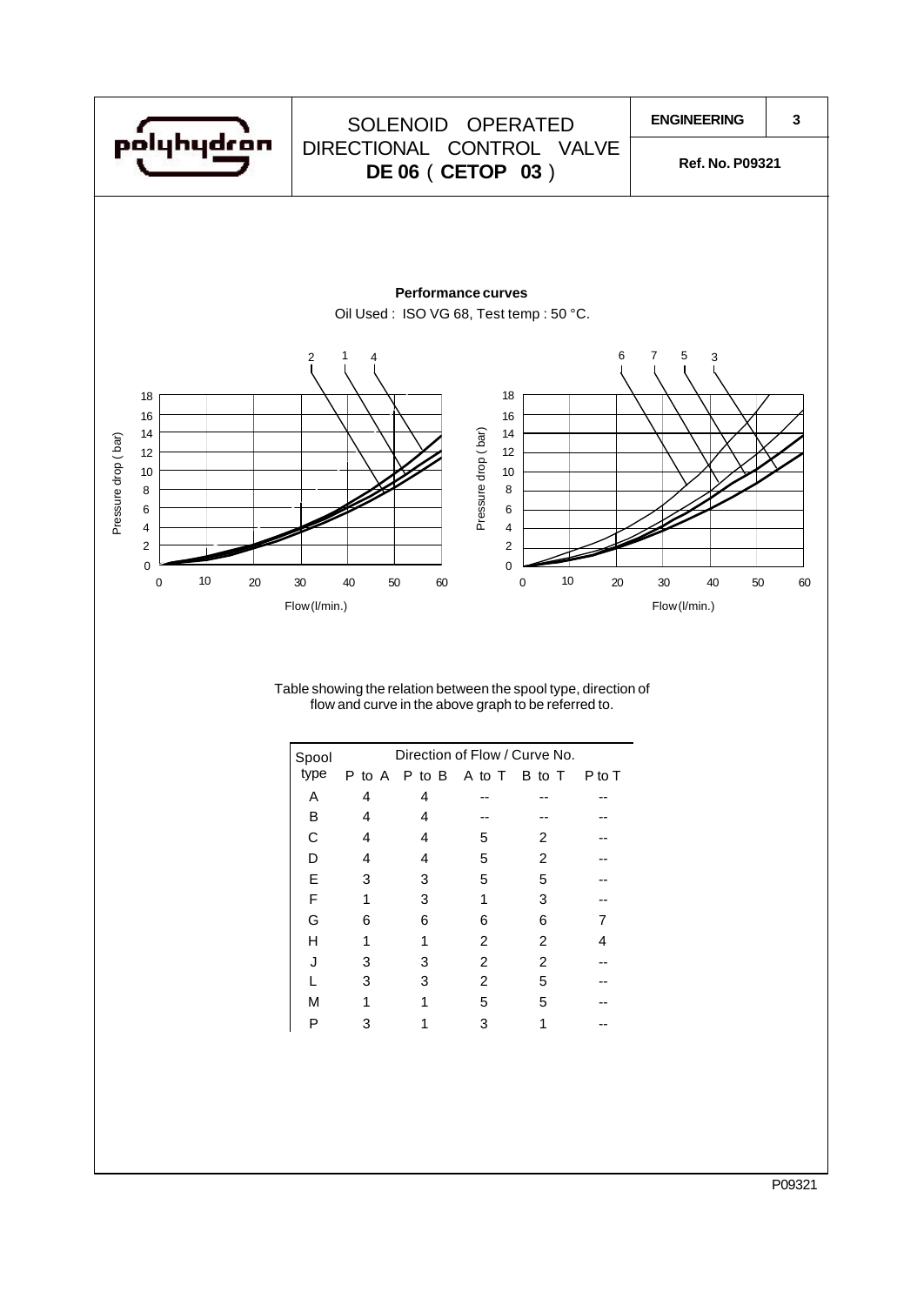

P09321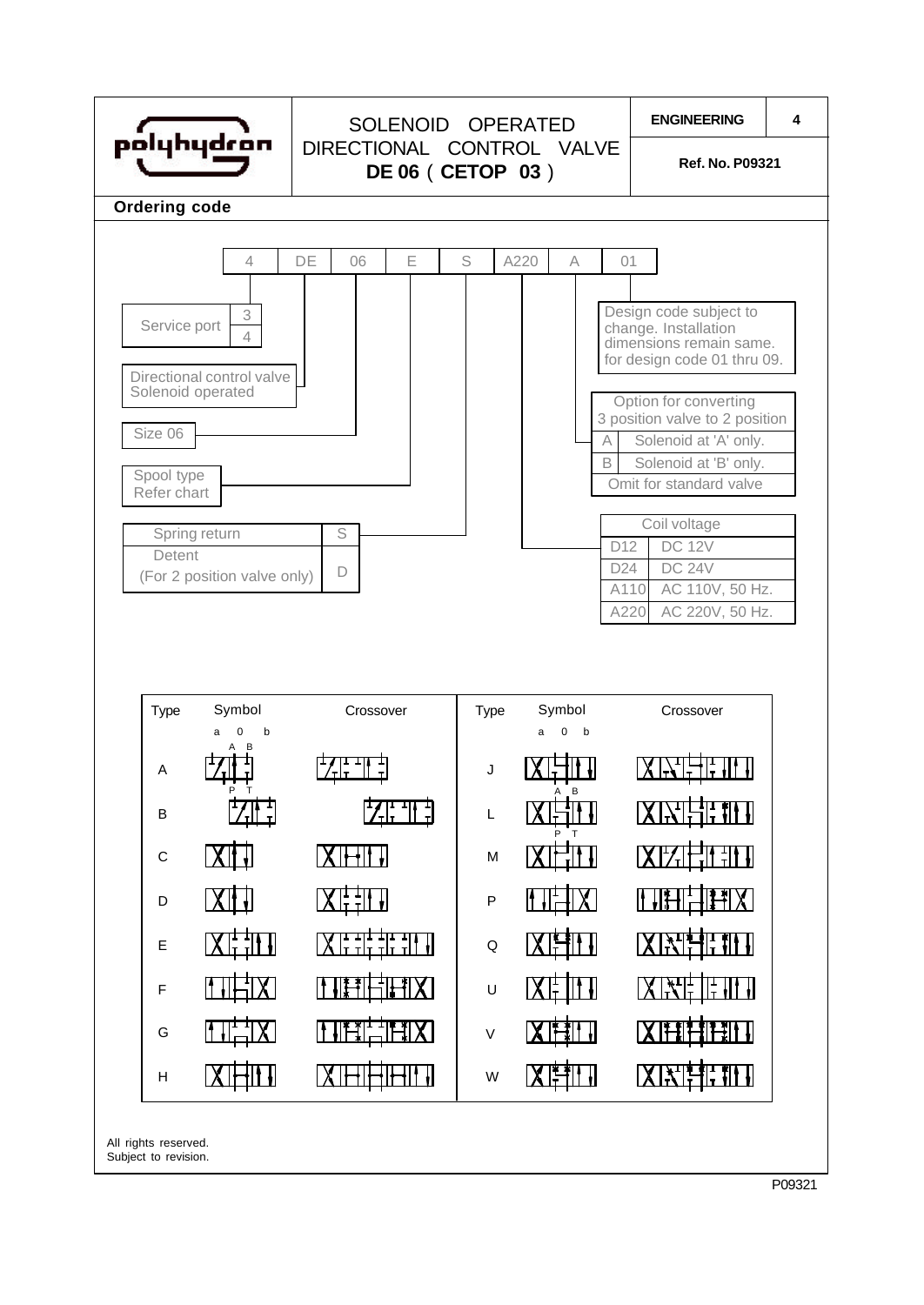